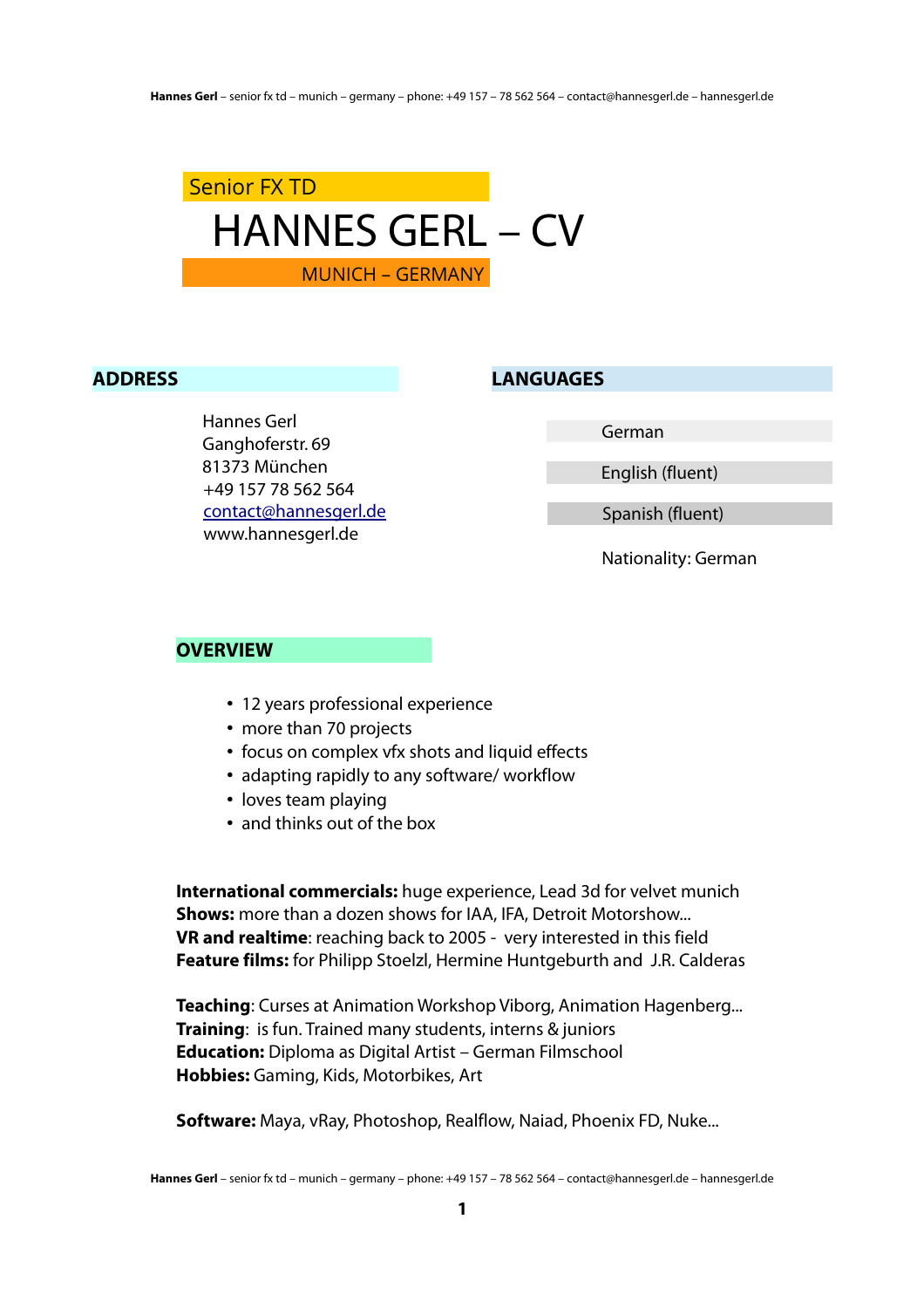### **WORK EXPERIENCE**

| title                   | type                  | company                    | start         | end           | job title                    |
|-------------------------|-----------------------|----------------------------|---------------|---------------|------------------------------|
| <b>BTV</b>              | TV Design, BGR        | VELVET, Munich, GER        | <b>Oct 16</b> | Oct 16        | 3d Concept Artist            |
| <b>BUICK</b>            | Commercial CHN        | VELVET, Munich, GER        | Oct 16        | Oct 16        | Senior FX TD                 |
| <b>CAMINO REAL</b>      | <b>Commercial MEX</b> | VELVET, Munich, GER        | Oct 16        | Oct 16        | Head of 3d                   |
| <b>CAMINO DIAMANTE</b>  | Commercial MEX        | VELVET, Munich, GER        | Sep 16        | Oct 16        | Head of 3d                   |
| <b>JARED</b>            | <b>Commercial USA</b> | VELVET, Munich, GER        | Sep 16        | Sep 16        | Senior FX TD                 |
| Introduction to VR      | Workshop              | FISCHERAPPELT, Munich, GER | Aug 16        | Aug 16        | <b>VR Lecturer</b>           |
| <b>MOJI</b>             | <b>Commercial CHN</b> | VELVET, Munich, GER        | <b>Jul 16</b> | Aug 16        | Head of 3d                   |
| <b>BRITA</b>            | Commercial USA        | VELVET, Munich, GER        | Feb 16        | <b>Mar 16</b> | Head of 3d                   |
| <b>VIMAL</b>            | Commercial IND        | VELVET, Munich, GER        | Jan 16        | Jan 16        | 3d Previz Artist             |
| <b>VARIOUS PITCHES</b>  | Pitch                 | VELVET, Munich, GER        | Jun 15        | Jan16         | 3d Concept Artist            |
| <b>MCDONALDS</b>        | <b>Commercial GER</b> | VELVET, Munich, GER        | Aug 15        | Sep 15        | Lead 3d                      |
| <b>GLORIA</b>           | <b>Commercial RUS</b> | VELVET, Munich, GER        | Jul 15        | Aug 15        | Lead 3d                      |
| <b>OMAN</b>             | TV Ident OMN          | VELVET, Munich, GER        | <b>Mar 15</b> | <b>Jun 15</b> | Creative Supervisor          |
| <b>MARC CAIN</b>        | <b>Exhibition GER</b> | VELVET, Munich, GER        | May 15        | May 15        | 3d Concept Artist            |
| <b>VW TRANSPORT</b>     | Show GER              | IGNYTE, Munich, GER        | Feb 15        | <b>Mar 15</b> | Lead 3d                      |
| <b>AUDI</b>             | Show GER              | IGNYTE, Munich, GER        | Feb 15        | Feb 15        | Senior FX TD                 |
| <b>GRIMMBERGEN</b>      | Commercial BEL        | IGNYTE, Munich, GER        | Feb 15        | Feb 15        | Senior FX TD                 |
| <b>XFACTOR</b>          | Commercial AUS        | IGNYTE, Munich, GER        | Jan $15$      | Feb 15        | Lead 3d                      |
| ADELHOLZENER            | Commercial GER        | SEHSUCHT, Hamburg, GER     | Oct 14        | Dec 14        | Water FX Expert              |
| <b>HYUNDAI</b>          | Show GER              | MAINWORKS, Munich, GER     | Jul 14        | Aug 14        | <b>VFX Supervisor</b>        |
| <b>BORJOMI</b>          | <b>Commercial RUS</b> | VELVET/IGNYTE, Munich      | Mar 14        | May 14        | Senior FX TD                 |
| <b>ILLY</b>             | Commercial ITA        | VELVET/IGNYTE, Munich      | an 14         | Feb 14        | Senior FX TD                 |
| QNB                     | Commercial QAT        | VELVET/IGNYTE, Munich      | Nov 13        | Dec 13        | Senior FX TD                 |
| LEVEL                   | <b>Commercial MEX</b> | VELVET/IGNYTE, Munich      | Sep13         | Oct 13        | Lead 3d                      |
| <b>UVI - SHANGHAI</b>   | Show CHN              | LUG & TRUG, Berlin, GER    | <b>Jul 13</b> | Aug13         | Senior FX TD                 |
| <b>TELECOM NZ</b>       | Commercial NZ         | BLACKBIRD, Sydney, AUS     | May 13        | <b>Jun 13</b> | Senior FX TD                 |
| ORANGE                  | <b>Commercial FRA</b> | VELVET, Munich, GER        | <b>Mar 13</b> | April 13      | Senior FX TD                 |
| <b>SINAR MAS</b>        | Commercial IDN        | VELVET, Munich, GER        | Oct 12        | Nov 12        | Senior FX TD                 |
| <b>ETI</b>              | <b>Commercial TUR</b> | VELVET, Munich, GER        | Aug 12        | Sep 12        | Senior FX TD                 |
| <b>OCASO</b>            | Commercial ESP        | VELVET, Munich, GER        | July 12       | Aug 12        | Senior FX TD                 |
| <b>HUCKELBERRY FINN</b> | Feature Film GER      | LUG & TRUG, Berlin, GER    | May 12        | <b>Jun 12</b> | <b>Visual Effects Artist</b> |
| <b>INFINITI</b>         | Commercial CHN        | VELVET, Munich, GER        | Mar 12        | Apr 12        | Senior FX TD                 |
| <b>SEAT</b>             | Commercial CHE        | LAP, Munich, GER           | Mar 12        | Mar 12        | Senior FX TD                 |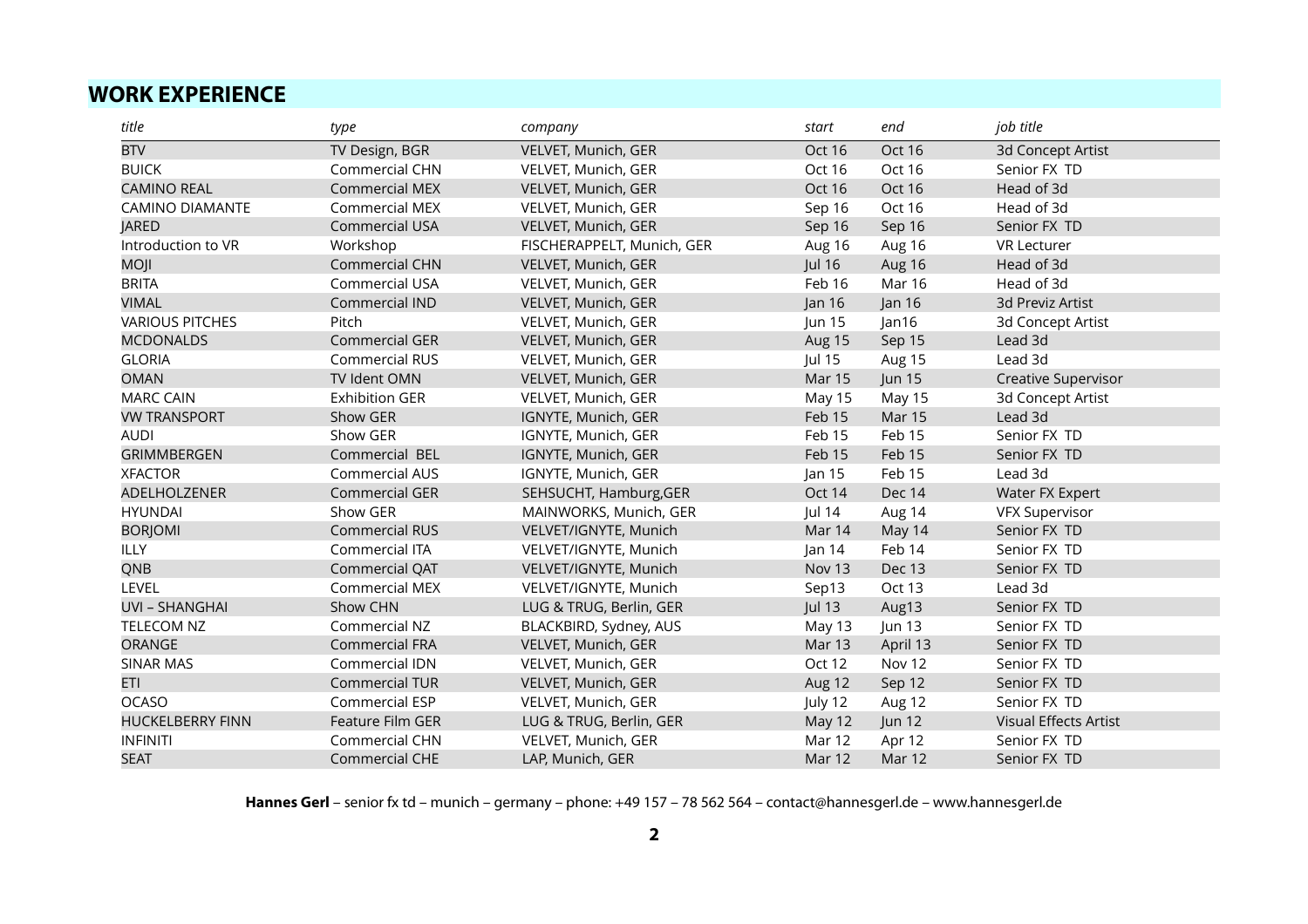| LG                        | Commercial KOR          | VELVET, Munich, GER           | an 12         | Mar 12        | Senior FX TD              |
|---------------------------|-------------------------|-------------------------------|---------------|---------------|---------------------------|
| <b>PROMOCION FANTASMA</b> | Feature Film ESP        | FASSMAN FX Barcelona ESP      | Sep 11        | Nov 11        | Senior FX TD              |
| UVI - VW GROUP            | Show GER                | LUG UND TRUG, Berlin, GER     | May 11        | Jun 11        | Senior FX TD              |
| <b>PERSIL</b>             | <b>Commercial GER</b>   | LUG UND TRUG, Berlin, GER     | May 11        | May 11        | Senior FX TD              |
| <b>TOM SAWYER</b>         | Feature Film GER        | LUG UND TRUG, Berlin, GER     | Apr 11        | May 11        | <b>Digital Artist</b>     |
| <b>SCHOEFFERHOFER</b>     | <b>Commercial GER</b>   | VELVET, Munich, GER           | Feb 11        | Mar 11        | Senior FX TD              |
| <b>BOSCH IV</b>           | <b>Presentation GER</b> | LICHTGESTALTEN, Berlin, Ger   | Feb 11        | Mar 11        | Water FX TD               |
| <b>LOTERIA</b>            | Commercial ESP          | VELVET, Munich, Germany       | Oct 10        | Nov 10        | Senior 3d artist          |
| <b>AUDI</b>               | <b>Store Previs GER</b> | FISH BLOWING BUBBLES, Munich  | <b>Jul 10</b> | Sep 10        | WaterFX & Sen. Generalist |
| <b>GOETHE!</b>            | <b>Feature Film GER</b> | LUG UND TRUG, Berlin, Germany | Apr 10        | <b>Jun 10</b> | <b>Digital Artist</b>     |
| <b>BOSCH III</b>          | <b>Presentation GER</b> | LICHTGESTALTEN, Berlin, Ger   | Dec 09        | Feb 10        | Water FX TD               |
| <b>ESCADA</b>             | Pitch GER               | LICHTGESTALTEN, Berlin, Ger   | Feb 10        | Feb 10        | 3d Concept Artist         |
| LG                        | Pitch KOR               | BOOLAB, Barcelona, Spain      | Oct 09        | Oct 09        | 3d Concept Artist         |
| <b>BOSCH II</b>           | <b>Presentation GER</b> | LICHTGESTALTEN, Berlin, Ger   | May 09        | <b>Jun 09</b> | Water FX TD               |
| <b>CITY OF DREAMS</b>     | Commercial CHN          | LUG UND TRUG, Berlin, Germany | Jan 09        | Mar 09        | Water FX TD               |
| <b>UVI - PARIS 2008</b>   | Show FRA                | LUG UND TRUG, Berlin, Germany | Aug 08        | Oct 08        | <b>Digital Artist</b>     |
| ORK                       | Commercial AUT          | LUG UND TRUG, Berlin, Germany | Aug 08        | Aug 08        | Character TD              |
| <b>BOSCH I</b>            | <b>Presentation GER</b> | LICHTGESTALTEN, Berlin, Ger   | Jun 08        | <b>Jul 08</b> | Water FX TD               |
| <b>GAPING ABYSS</b>       | <b>TV Movie GER</b>     | KELLER.IO, Munich, Germany    | Feb 08        | Mar 08        | <b>VFX Artist</b>         |
| VW - IAA                  | Show GER                | LUG UND TRUG, Berlin, Germany | Jul 07        | Sep 07        | <b>Digital Artist</b>     |
| <b>FLIGHTOFFANCY</b>      | Pitch GER               | LICHTGESTALTEN, Berlin, Ger   | Jul 07        | Jul 07        | 3d Concept Artist         |
| PACO RABANNE Black XS     | <b>Presentation GER</b> | LICHTGESTALTEN, Berlin, Ger   | Jun 07        | <b>Jul 07</b> | 3d Generalist             |
| <b>BMW MUSEUM</b>         | 360°Show GER            | MBOX, Berlin, Germany         | May 07        | May 07        | 3d Concept Artist         |
| <b>25 MILLION GOLF</b>    | Show GER                | LUG UND TRUG, Berlin, Germany | Apr 07        | May 07        | <b>Digital Artist</b>     |
| SPEEDLINE II              | VR-Show GER             | MBOX, Berlin, Germany         | Feb 07        | Mar07         | 3d Generalist             |
| <b>SORGEN</b>             | Pitch GER               | LUG UND TRUG, Berlin, Germany | Feb 07        | Feb 07        | Character TD/ Fur Artist  |
| <b>CENTRAL CITY</b>       | Art Project GER         | MONKEYMEN, Berlin, Germany    | Nov 06        | Jan 07        | 3d Artist                 |
| <b>POPXPORT</b>           | TV Idents GER           | MBOX, Berlin, Germany         | Dec 06        | Dec 06        | <b>Digital Artist</b>     |
| SKYARENA                  | Event GER               | MBOX, Berlin, Germany         | May 06        | Jul 06        | <b>Digital Artist</b>     |
| <b>SPEEDLINE</b>          | <b>VR-Show GER</b>      | MBOX, Berlin, Germany         | Jan 06        | <b>Mar 06</b> | 3d Generalist             |
| ABSOLUT f. L. KRAVITZ     | Show GER                | MBOX, Berlin, Germany         | <b>Mar 06</b> | Mar 06        | <b>Digital Artist</b>     |
| <b>DEICHMANN</b>          | <b>Commercial GER</b>   | MBOX, Berlin, Germany         | Jan 06        | Jan 06        | Cloth Artist              |
| XXXL LUTZ                 | Commercial GER          | MBOX, Berlin, Germany         | Dec 05        | Dec 05        | <b>VFX Artist</b>         |
| <b>TREES</b>              | Art / Music Video       | MONKEYMEN, Berlin, Germany    | Jun 05        | Oct 05        | 3d Generalist             |
| <b>HYUNDAI</b>            | Commercial ESP          | FABERSTUDIOS/VELVET, Munich   | Jul 05        | Aug 05        | <b>VFX Artist</b>         |
| <b>RAMMSTEIN</b>          | Music Video             | LUG UND TRUG, Berlin, Germany | May 05        | <b>Jul 05</b> | <b>Digital Artist</b>     |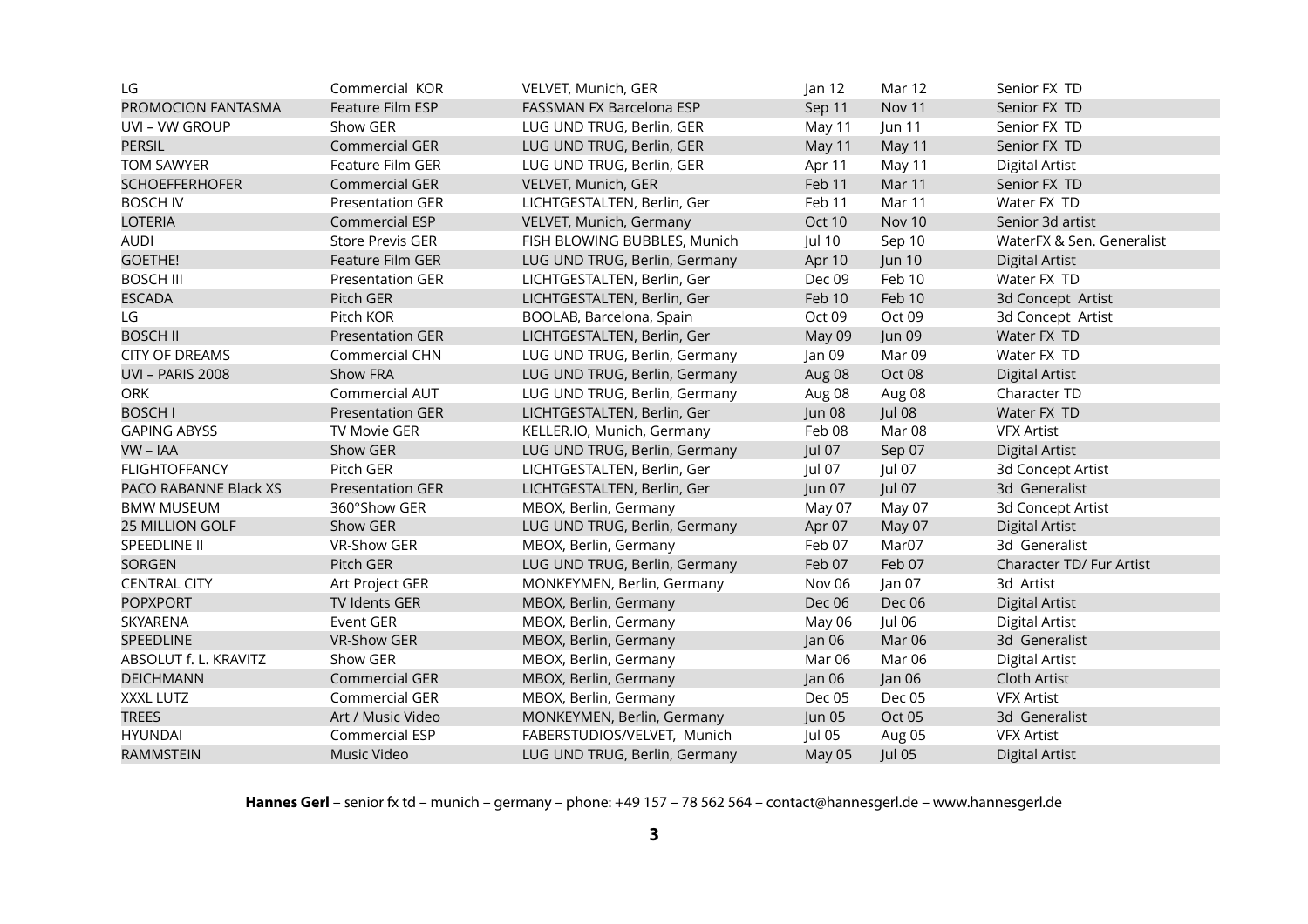| ARIEL                   | Pitch GER          | LUG UND TRUG, Berlin, Germany | Apr 05 | Apr 05 | 3d Concept Artist |
|-------------------------|--------------------|-------------------------------|--------|--------|-------------------|
| <b>FABEL</b>            | <b>Short Movie</b> | LUG UND TRUG, Berlin, Germany | Dec 04 | Apr 05 | <b>VFX Artist</b> |
| <b>VOEST</b>            | Event AUT          | MBOX, Berlin, Germany         | Oct 04 | Nov 04 | <b>VFX Artist</b> |
| OPEL TIGRA              | Event GER          | MBOX, Berlin, Germany         | Sep 04 | Sep 04 | 3d Artist         |
| IAA - PANASONIC         | Event GER          | MBOX, Berlin, Germany         | Jul 04 | Aug 04 | <b>VFX Artist</b> |
| <b>SATURN BLU</b>       | Commercial GER     | LUG UND TRUG, Berlin, Germany | un 04  | Jul 04 | 3d Artist         |
| <b>TELEKOM SHOWROOM</b> | Showroom GER       | LUG UND TRUG, Berlin, Germany | Mar 04 | May 04 | <b>VFX Artist</b> |

## **TEACHING EXPERIENCE**

| title                                               | type                                     | date     | job title |
|-----------------------------------------------------|------------------------------------------|----------|-----------|
| <b>TEXTURING &amp; SHADING MAYA Beginners Class</b> | THE ANIMATION WORKSHOP, Viborg, Denmark  | Nov 11   | Lecturer  |
| TEXTURING & SHADING MAYA Beginners Class            | THE ANIMATION WORKSHOP, Viborg, Denmark  | Nov 09   | Lecturer  |
| UV MAPPING MAYA Beginners Class                     | THE ANIMATION WORKSHOP, Viborg, Denmark  | Sep 09   | Lecturer  |
| VFX with MAYA Beginners Class                       | ANIMATION HAGENBERG, FHOÖ, Linz, Austria | April 09 | Lecturer  |
| VFX with MAYA Beginners Class                       | ANIMATION HAGENBERG, FHOÖ, Linz, Austria | May 08   | Lecturer  |
| MAYA Generalist Beginners Class                     | TRUEMAX. Kopenhagen, Denmark             | May 07   | Lecturer  |
|                                                     |                                          |          |           |

# **EDUCATION**

| Postgraduate in 3D Digital Artist                                 | THE GERMAN FILM SCHOOL for Digital Production,<br>Elstal/Berlin, Germany | Sep 03 | Mar 04   | Dipl. Digital Artist  |
|-------------------------------------------------------------------|--------------------------------------------------------------------------|--------|----------|-----------------------|
| <b>Graduate in Digital Artist</b>                                 | THE GERMAN FILM SCHOOL for Digital Production,<br>Elstal/Berlin, Germany | Mar 01 | Aug $03$ | <b>Digital Artist</b> |
| Allgemeine Hochschulreife<br>(German International Baccalaureate) | GYMNASIUM Langenzenn, near Nuremberg, Germany                            | Sep 84 | Mav 98   | Graduate              |